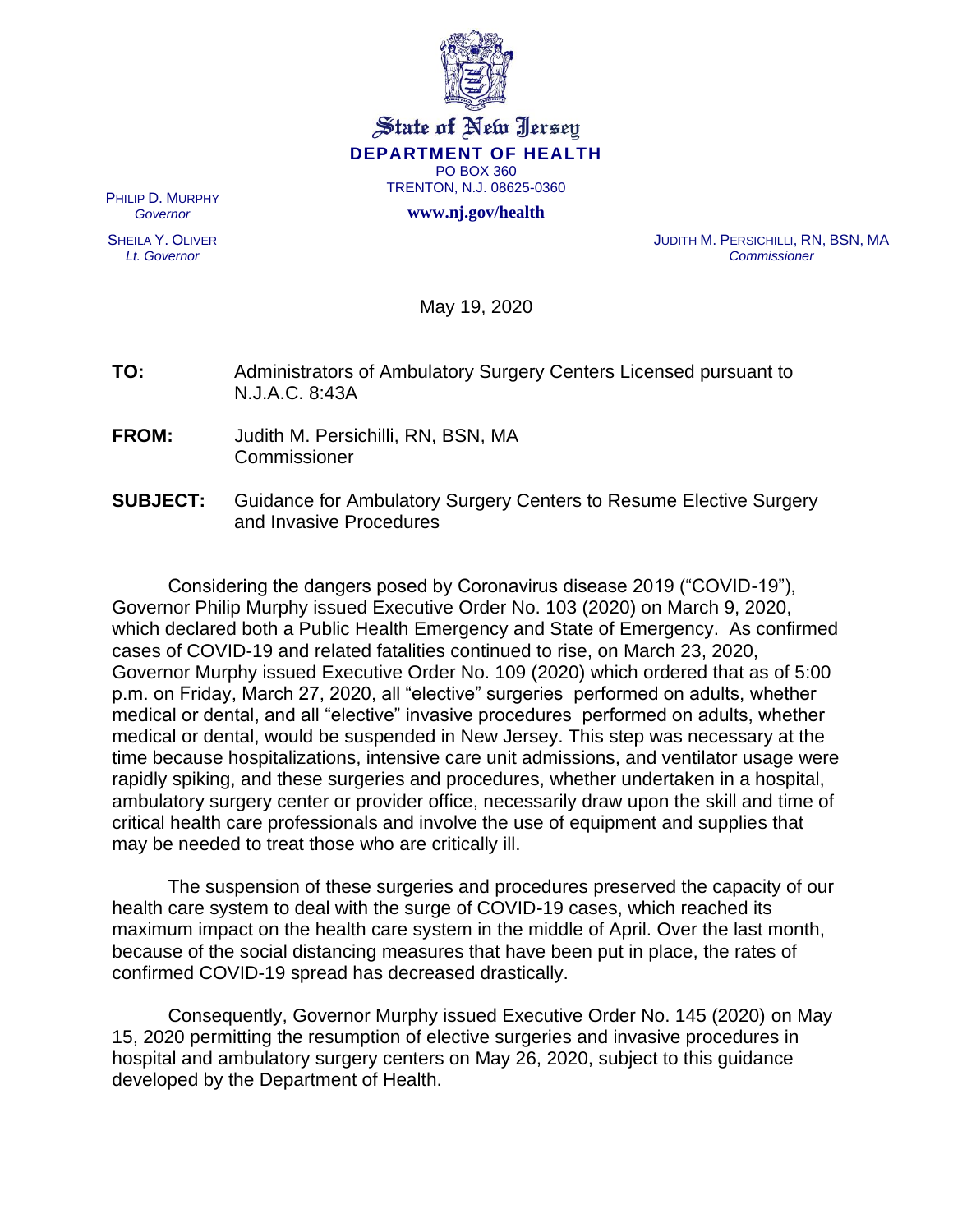#### **a. Conditions for Ambulatory Surgical Centers to Resume Elective Surgery and Invasive Procedures**

**Ambulatory surgery centers resuming elective surgeries and invasive procedures are required to take these additional steps to protect the healthcare workforce and patients being served:**

- 1. Comply with State and CDC guidelines to protect against further spread of COVID-19;
- 2. Institute screening of health care staff for symptoms of COVID-19 and have policies in place for removal of symptomatic employees from the workplace;
- 3. Enforce social distancing requirements in work areas and common areas;
- 4. Require masks for patients, except patients receiving services that would not allow for the use of a mask, and for any patient support person;
- 5. Have an established plan for cleaning and disinfecting prior to using facilities to serve non-COVID-19 patients; and
- 6. Facilities should be prepared to modify resumption of clinical services in conjunction with surge status (as surge status increases, access to nonurgent care should decrease so as to not overwhelm the healthcare system) and to repurpose and redeploy staff to urgent care roles to the extent feasible.

#### **The facility plans for potential future surges shall be guided by the following documents and others listed in Section j:**

- 1. CDC Framework for Healthcare Systems Providing Non-COVID-19 Clinical Care During the COVID-19 Pandemic: [https://www.cdc.gov/coronavirus/2019-ncov/hcp/framework-non-COVID](https://www.cdc.gov/coronavirus/2019-ncov/hcp/framework-non-COVID-care.html)[care.html;](https://www.cdc.gov/coronavirus/2019-ncov/hcp/framework-non-COVID-care.html)
- 2. CDC Preparedness Tools for Healthcare Professionals and Facilities Responding to COVID-19: [https://www.cdc.gov/coronavirus/2019-ncov/hcp/preparedness](https://www.cdc.gov/coronavirus/2019-ncov/hcp/preparedness-checklists.html)[checklists.html;](https://www.cdc.gov/coronavirus/2019-ncov/hcp/preparedness-checklists.html) and
- 3. CDC COVID-19Surge tool: [https://www.cdc.gov/coronavirus/2019](https://www.cdc.gov/coronavirus/2019-ncov/hcp/covidsurge.html) [ncov/hcp/covidsurge.html](https://www.cdc.gov/coronavirus/2019-ncov/hcp/covidsurge.html)

#### **b. Ambulatory Surgical Centers are Eligible to Resume these Elective Surgeries and Invasive Procedures, Based Upon Current or Potential Capacity**

**Ambulatory surgery centers can resume procedures based on the following capacity data from the Hospital the facility has a transfer agreement as required in d.4. The hospital shall have downward trajectory calculated using the average of the three most recent days:**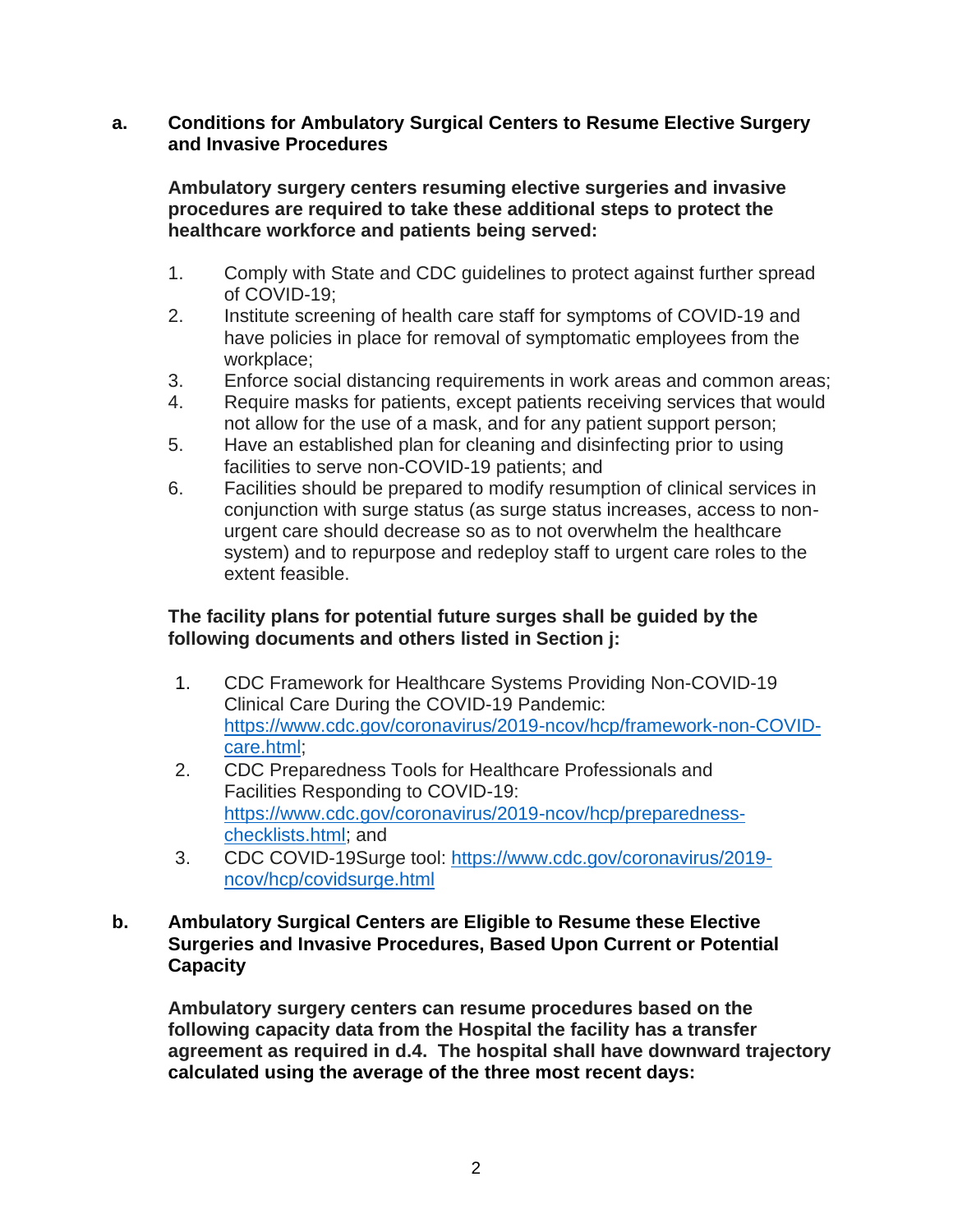- 1. Influenza Like Illness (ILI) or COVID-19 like syndromic cases;
- 2. COVID-19 infection rates;
- 3. COVID-19 hospitalizations;
- 4. COVID-19 emergency room admissions;
- 5. COVID-19 Intensive Care Unit (ICU), Critical Care and Medical Surgical bed utilization;
- 6. Ventilator utilization; and
- 7. Ventilator availability.

Additionally, available staff who are trained in the use of PPE and infection prevention practices.

#### **c. Standards to Guide Prioritization Decisions**

Ambulatory surgery centers are encouraged to gradually resume full scope of services when possible and safe to do so, based on these guidelines.

Before services resume, the physical layout and flow of care delivery areas shall change so that social distancing is maintained.

There shall be a process for determining the priority of types of services delivered that shall incorporate the following:

#### **1. Care Prioritization and Scheduling**

Facilities shall establish a prioritization policy for providing care and scheduling.

All cases shall be reviewed by a site-based governance group to ensure consistency.

- **(i) The governance group shall develop and review prioritization of surgical and procedural care for essential cases (e.g. fractures, cancer).**
- **(ii) Model capacity based on extended turnover and spacing out of procedures and any pre-/post-procedure appointments.**
- **(iii) The governance group may consider:**
	- 1. Prioritizing previously cancelled and postponed cases;
	- 2. Specialties' prioritization;
	- 3. Strategy for allotting daytime "OR/procedural time";
	- 4. Identification of essential health care professionals and medical device representatives when necessary for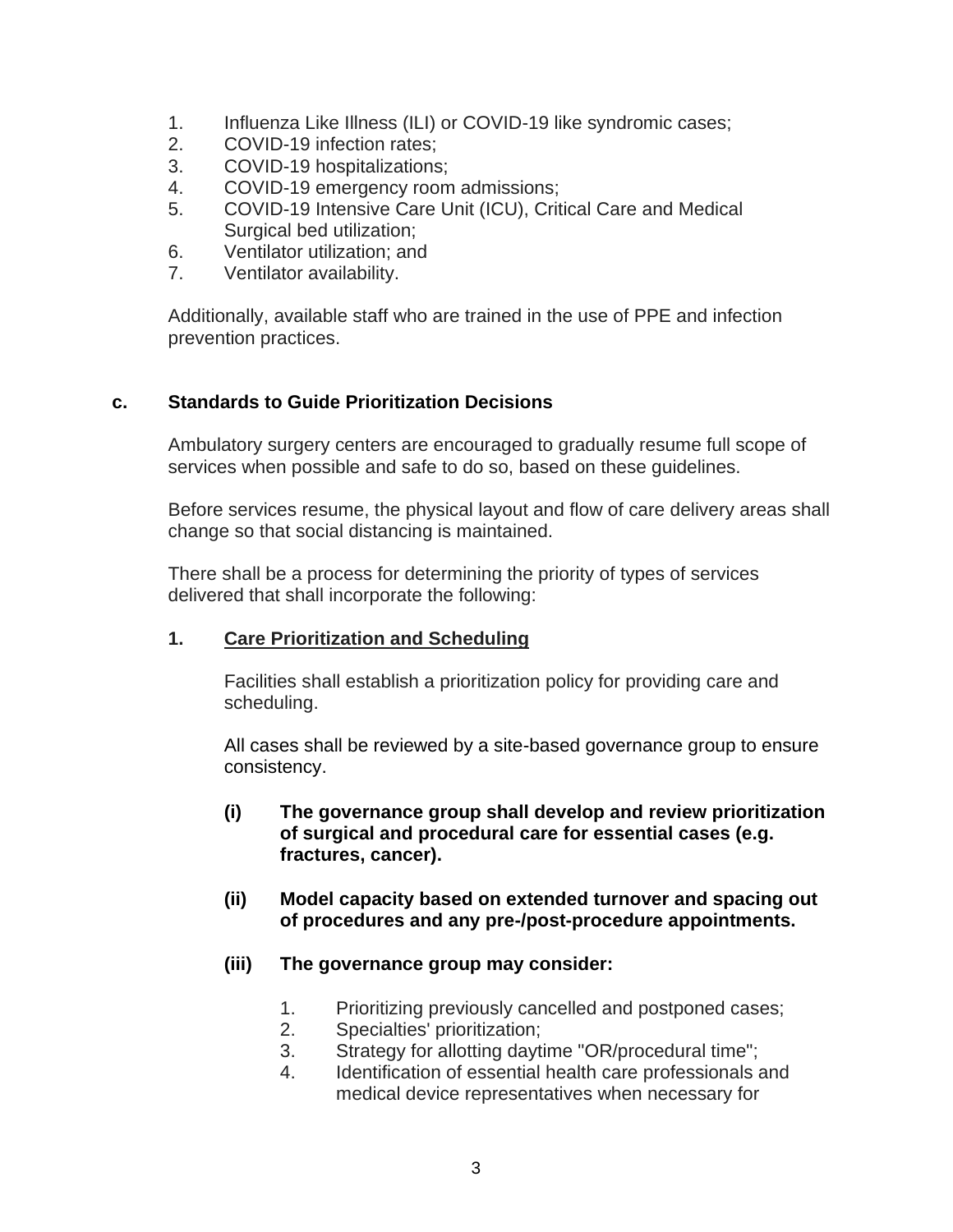procedures;

- 5. Strategy for increasing "OR/procedural time" availability (e.g., extended hours or weekends); and
- 6. Issues associated with increased OR/procedural volume:
	- a) Ensure primary personnel/service availability (e.g., surgery, anesthesia, nursing, housekeeping, engineering, sterile processing, etc.);
	- b) Ensure adjunct personnel/contracted services availability (e.g., pathology, radiology, etc.);
	- c) Ensure supply availability for planned procedures (e.g., anesthesia drugs, procedure-related medications, sutures, disposable and nondisposable surgical instruments); and
	- d) New staff training.

#### **d. PPE, Staffing, and Transfer Requirements for Facilities that Resume these Procedures**

## **1. Personal Protective Equipment**

#### **Personal Protective Equipment (PPE) is essential to protect health care workers and patients. Therefore, the following shall be followed when resuming services:**

- (i) Facilities shall have a plan, consistent with CDC and DOH recommendations, for patient and patient support person use of PPE;
- (ii) Healthcare workers must wear appropriate PPE consistent with CDC and DOH recommendations;
- (iii) COVID-19 PPE policies and procedures shall be in place for health care workers who are not in direct patient care roles (i.e. front desk registration, schedulers, environmental cleaning, etc.); and
- (iv) Facilities should implement policies for PPE that account for:
	- 1) Adequacy of available PPE supply, with a minimum seven (7) day supply on hand;
	- 2) Staff training on and optimized use of PPE according to non-crisis standards of care; and
	- 3) Policies for the conservation of PPE should be developed as well as policies for any extended use or reuse of PPE per CDC and DOH recommendations and FDA emergency use authorizations.
- **2. Staffing**

## **Ambulatory surgery centers must:**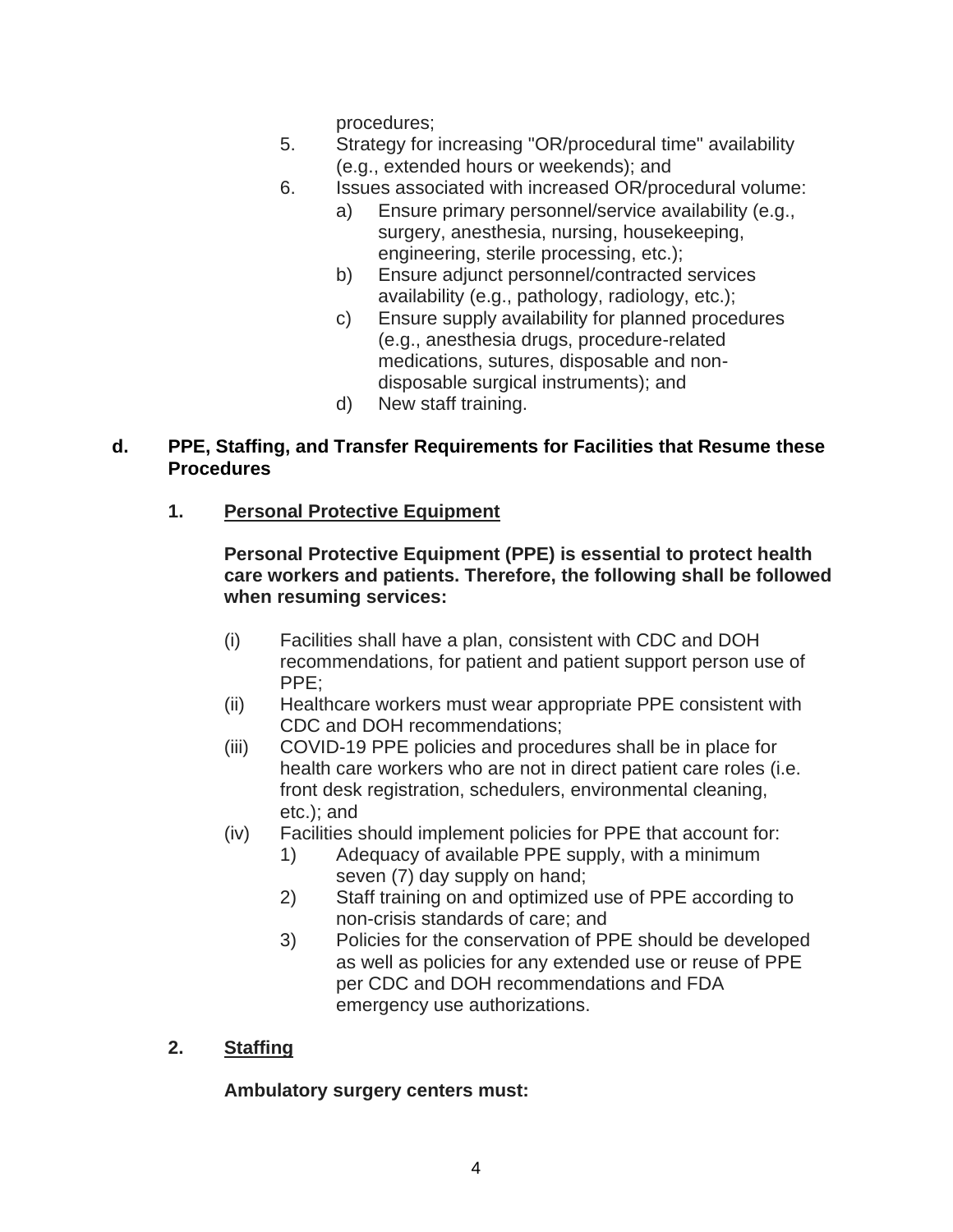- (i) Have trained and educated staff appropriate to the planned surgical procedures, patient population and facility resources;
- (ii) Use available testing to protect staff and patient safety whenever possible and implement guidance addressing requirements and frequency for patient and staff testing; and
- (iii) Have available qualified staff to safely perform procedures, provide care and provide any needed follow up.

#### **3. Disinfection Protocols, Supplies and Equipment Maintenance**

#### **Facilities shall implement the following disinfection and cleaning protocols:**

- (i) Confirm that cleaning and disinfecting supplies are COVID-19 compatible;
- (ii) Ensure adequate supply of hand sanitizer, tissues, and nontouch trash receptacles with disposable liners in all restrooms and patient areas;
- (iii) Ensure all equipment is up to date on preventative maintenance and tested before use/reopening;
- (iv) Check all supplies for expiration dates;
- (v) Take needed action such as removing magazines from waiting areas; and
- (vi) Confirm/update all preventive infection policies and procedures.

## **4. Transfer Agreements**

To prepare for a potential second wave of COVID-19, each ambulatory surgery center must confirm that it has a transfer agreement with an acute healthcare facility partner and confirm and document before each surgery day that its acute healthcare facility partner has appropriate number of intensive care unit (ICU) and non-ICU beds to support its potential need for emergent transfers, personal protective equipment (PPE), ventilators, medications, and trained staff to treat all patients.

## **e. Cohorting COVID-19 and Non-COVID-19 Patients**

**Ambulatory surgical centers shall not perform procedures on COVID-19 positive patients.** 

- **f. Requirements that Patients Seeking these Procedures Must to Undergo Testing, Self-Quarantine, and Other Preventive Measures**
	- **1. Scheduling must be coordinated to promote social distancing:**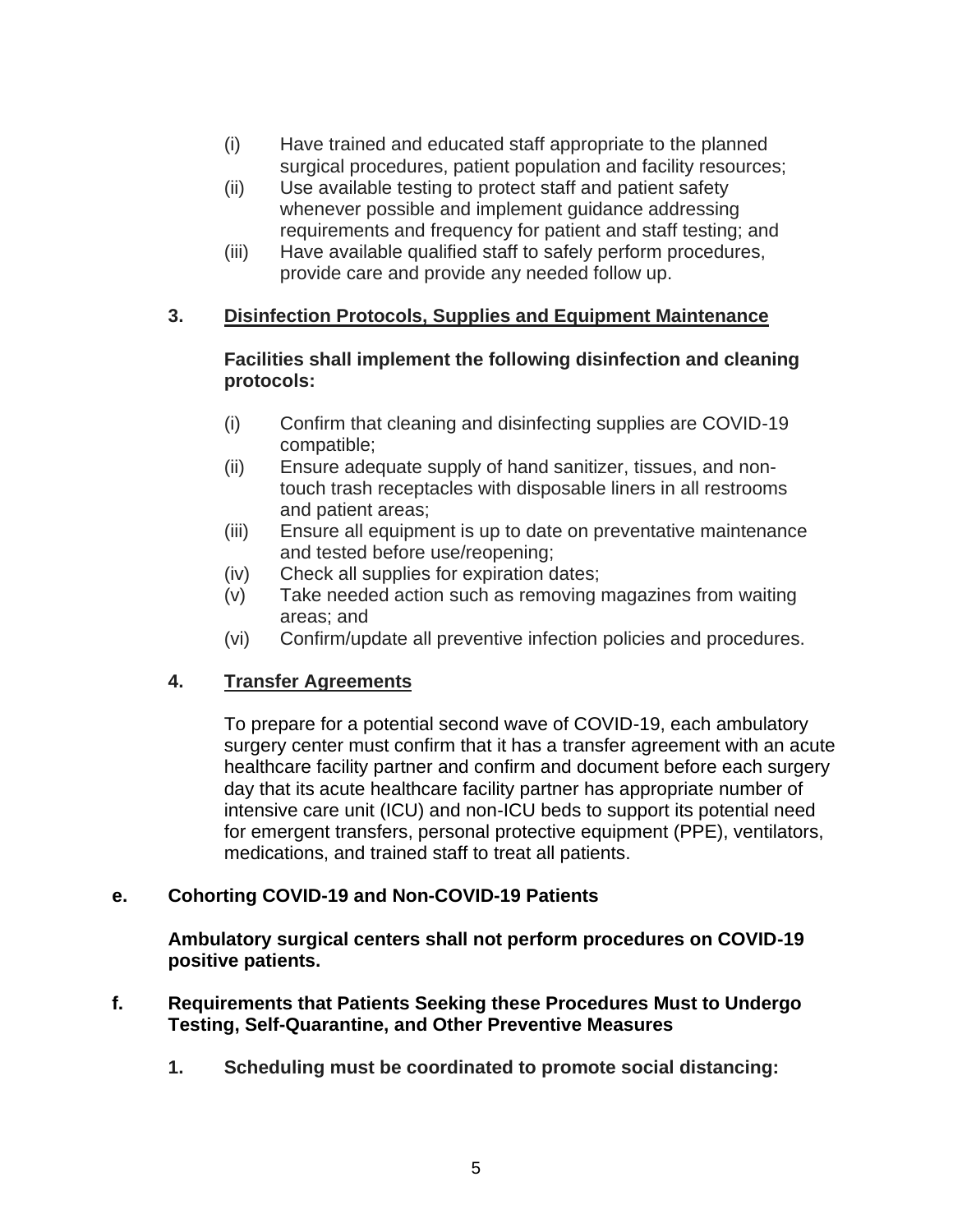- (i) Minimize time in waiting area;
- (ii) Stagger appointment hours; and
- (iii) Post signs at entrances in appropriate language(s) for signs/symptoms of illness, fever and precautions.
- **2. Facilities must test (specimen collected and result received) each patient within a 96-hour maximum before a scheduled procedure with a preoperative COVID-19 RT-PCR test and ensure COVID-19 negative status.**

#### **3. Facilities shall counsel patients to practice the following:**

- (i) Self-quarantine following testing and up until the day of surgery;
- (ii) Social distance and wear a mask in their place of selfquarantine;
- (iii) Immediately inform the facility if there is any contact with a suspected or confirmed case of COVID-19;
- (iv) Immediately inform the facility if there is any contact with a person with symptoms consistent with COVID-19; and
- (v) Immediately inform the facility if the patient develops any symptoms consistent with COVID-19 while in self-quarantine.

#### **4. Facilities must have a process:**

- (i) To screen patients for COVID-19-related symptoms prior to scheduled procedures; and
- (ii) To ensure that the patient has worn a mask, social quarantined and social distanced since testing.

#### **g. Policies Surrounding Visitors**

**1. Visitation**

**Ambulatory surgery centers must continue to prioritize the safety and well-being of patients, patient support persons, and staff. Until further notice, no visitors will be allowed, except as permitted below or in waivers from DOH available at**  <https://nj.gov/health/legal/covid19/>**:**

- (i) Pediatric patients may have one parent or guardian;
- (ii) Same day surgery or procedure patients may have one support person;
- (iii) Outpatients may be accompanied by one adult.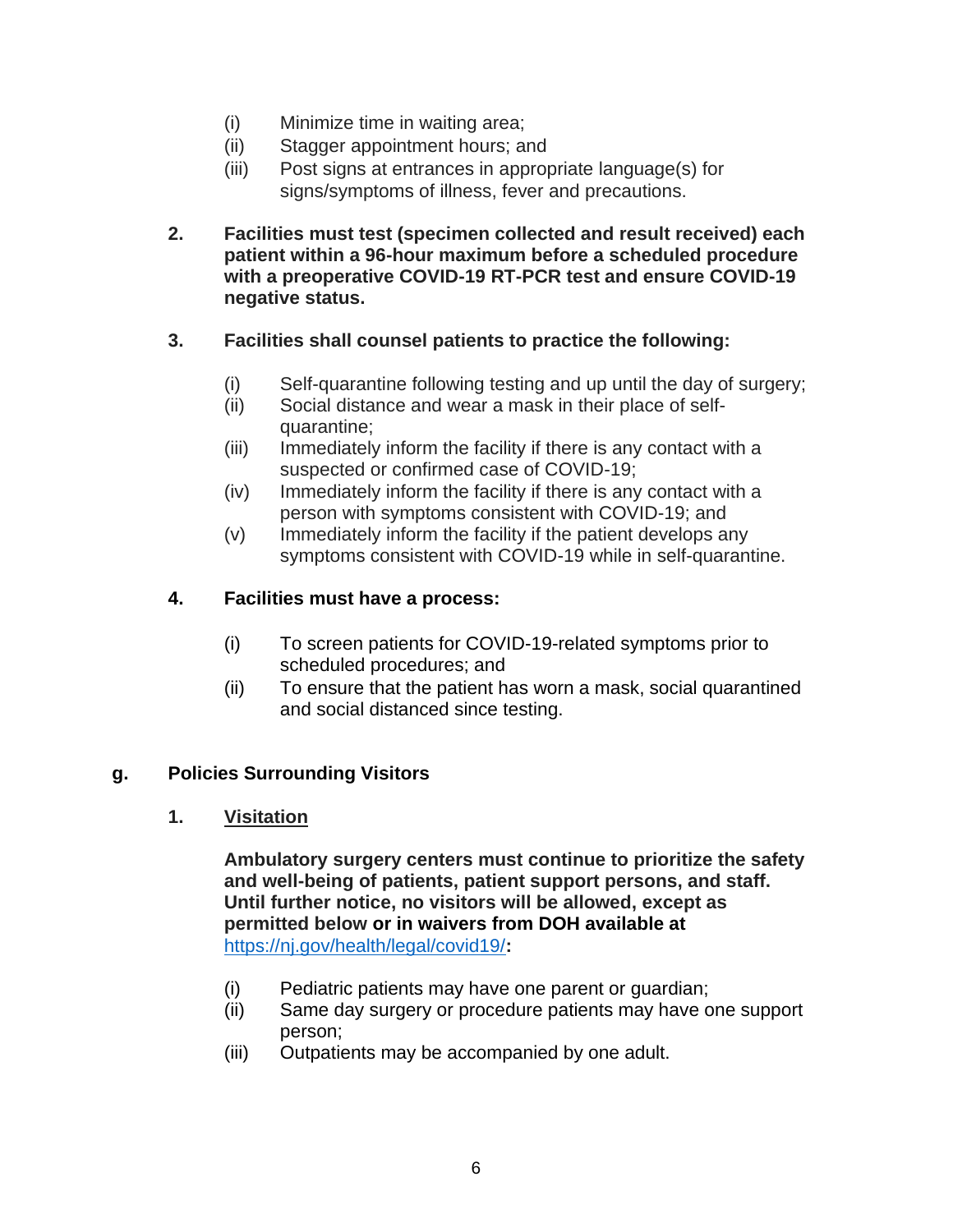#### **h. Policies Surrounding Discharge of Patients After the Procedures are Completed**

**Ambulatory surgical center discharge policies are not changed.**

## **i. Reporting Metrics Regarding the Resumption of these Procedures**

**To ensure the ability of health systems and hospitals to surge during a potential second wave of COVID-19, facilities must:**

- 1. Comply with Governor Murphy's Executive Order No. 111 (2020) concerning reporting of data, including PPE inventory on a daily basis. The portal designated by the New Jersey Office of Emergency Management under Executive Order No. 111 (2020) is maintained by the New Jersey Hospital Association and is accessible here: [www.ppe.njha.com;](http://www.ppe.njha.com/) and
- 2. Report case load on a weekly basis through the same NJHA portal [\(www.ppe.njha.com\)](http://www.ppe.njha.com/).

## **j. Key Resources, Recommendations, and Guidance Documents**

1. The latest guidance from the New Jersey Department of Health (DOH) is available here:

[https://www.nj.gov/health/cd/topics/covid2019\\_healthcare.shtml.](https://www.nj.gov/health/cd/topics/covid2019_healthcare.shtml)

- 2. The latest Executive Directives and Waivers from DOH are available here: [https://nj.gov/health/legal/covid19/.](https://nj.gov/health/legal/covid19/)
- 3. The latest guidance from the Centers for Disease Control and Prevention (CDC) is available here: [https://www.cdc.gov/coronavirus/2019](https://www.cdc.gov/coronavirus/2019-ncov/communication/guidance-list.html) [ncov/communication/guidance-list.html.](https://www.cdc.gov/coronavirus/2019-ncov/communication/guidance-list.html)
- 4. The official COVID-19 Data Dashboard for the State of New Jersey can be found here: [https://covid19.nj.gov/index.html.](https://covid19.nj.gov/index.html)
- 5. The portal designated by the New Jersey Office of Emergency Management under Executive Order No. 111 (2020) is maintained by the New Jersey Hospital Association and is accessible here: [www.ppe.njha.com.](http://www.ppe.njha.com/)

# **Planning:**

- 1. CDC Framework for Healthcare Systems Providing Non-COVID-19 Clinical Care During the COVID-19 Pandemic: [https://www.cdc.gov/coronavirus/2019-ncov/hcp/framework-non-COVID](https://www.cdc.gov/coronavirus/2019-ncov/hcp/framework-non-COVID-care.html)[care.html.](https://www.cdc.gov/coronavirus/2019-ncov/hcp/framework-non-COVID-care.html)
- 2. Outpatient and Ambulatory Care Settings: Responding to Community Transmission of COVID-19 in the United States: [https://www.cdc.gov/coronavirus/2019-ncov/hcp/ambulatory-care-](https://www.cdc.gov/coronavirus/2019-ncov/hcp/ambulatory-care-settings.html)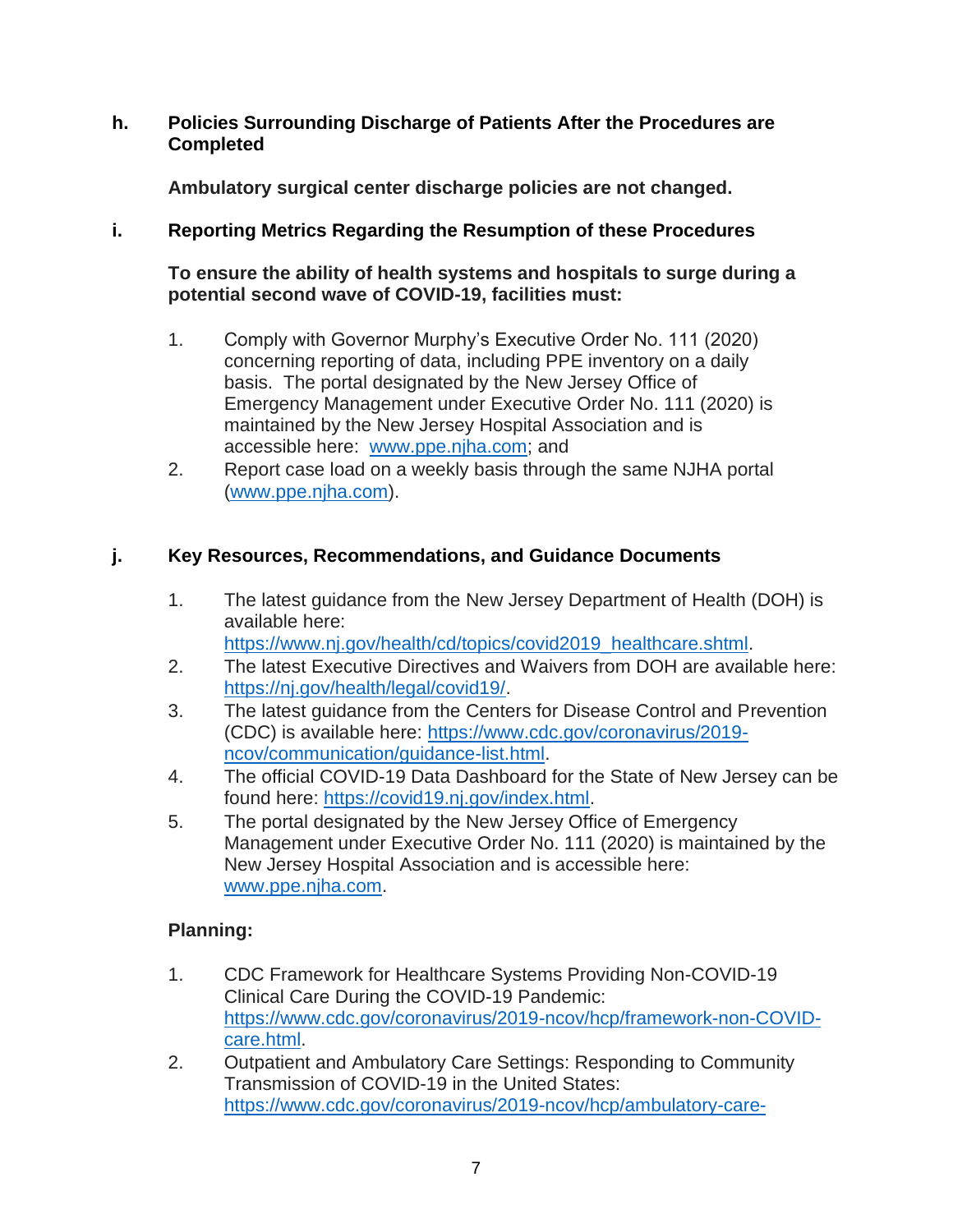[settings.html/](https://www.cdc.gov/coronavirus/2019-ncov/hcp/ambulatory-care-settings.html)

- 3. NJDOH Guidance for COVID-19 Diagnosed and/or Exposed Healthcare Personnel: [https://www.nj.gov/health/cd/documents/topics/NCOV/Guidance\\_for\\_COVI](https://www.nj.gov/health/cd/documents/topics/NCOV/Guidance_for_COVID19_Diagnosed_andor_Exposed_HCP.pdf) D19 Diagnosed andor Exposed HCP.pdf
- 4. CDC Guidance for U.S. Healthcare Facilities about Coronavirus (COVID-19) by Facility Type: [https://www.cdc.gov/coronavirus/2019-ncov/hcp/us](https://www.cdc.gov/coronavirus/2019-ncov/hcp/us-healthcare-facilities.html)[healthcare-facilities.html.](https://www.cdc.gov/coronavirus/2019-ncov/hcp/us-healthcare-facilities.html)
- 5. CDC Preparedness Tools for Healthcare Professionals and Facilities Responding to COVID-19: [https://www.cdc.gov/coronavirus/2019](https://www.cdc.gov/coronavirus/2019-ncov/hcp/preparedness-checklists.html) [ncov/hcp/preparedness-checklists.html.](https://www.cdc.gov/coronavirus/2019-ncov/hcp/preparedness-checklists.html)
- 6. DOH waivers requiring certain support persons: [https://www.nj.gov/health/legal/covid19/.](https://www.nj.gov/health/legal/covid19/)
- 7. New Jersey P.L. 2020, c. (A3942), requiring hospital to permit individual to accompany woman during childbirth: [https://www.njleg.state.nj.us/2020/Bills/A4000/3942\\_R1.PDF.](https://www.njleg.state.nj.us/2020/Bills/A4000/3942_R1.PDF)
- 8. CDC COVID-19Surge tool: [https://www.cdc.gov/coronavirus/2019](https://www.cdc.gov/coronavirus/2019-ncov/hcp/covidsurge.html) [ncov/hcp/covidsurge.html.](https://www.cdc.gov/coronavirus/2019-ncov/hcp/covidsurge.html)

# **Infection Prevention and Control:**

- 1. CDC Infection Control Guidance by Facility Type for Healthcare Professionals about Coronavirus (COVID-19): [https://www.cdc.gov/coronavirus/2019-ncov/hcp/infection-control.html.](https://www.cdc.gov/coronavirus/2019-ncov/hcp/infection-control.html)
- 2. CDC Guidance for Cleaning and Disinfecting: [https://www.cdc.gov/coronavirus/2019-ncov/community/clean](https://www.cdc.gov/coronavirus/2019-ncov/community/clean-disinfect/index.html)[disinfect/index.html.](https://www.cdc.gov/coronavirus/2019-ncov/community/clean-disinfect/index.html)
- 3. U.S. Environmental Protection Agency list of Disinfectants for Use Against SARS-CoV-2: [https://www.epa.gov/pesticide-registration/list-n](https://www.epa.gov/pesticide-registration/list-n-disinfectants-use-against-sars-cov-2)[disinfectants-use-against-sars-cov-2](https://www.epa.gov/pesticide-registration/list-n-disinfectants-use-against-sars-cov-2)
- 4. CDC Standard Precautions and Transmission-Based Precautions: [https://www.cdc.gov/infectioncontrol/basics/index.html.](https://www.cdc.gov/infectioncontrol/basics/index.html)
- 5. CDC Interim Infection Prevention and Control Recommendations for Patients with Suspected or Confirmed Coronavirus Disease 2019 (COVID-19) in Healthcare Settings: [https://www.cdc.gov/coronavirus/2019](https://www.cdc.gov/coronavirus/2019-ncov/hcp/infection-control-recommendations.html) [ncov/hcp/infection-control-recommendations.html.](https://www.cdc.gov/coronavirus/2019-ncov/hcp/infection-control-recommendations.html)
- 6. National Institute for Occupational Safety and Health (NIOSH) Hierarchy of Controls: [https://www.cdc.gov/niosh/topics/hierarchy/default.html.](https://www.cdc.gov/niosh/topics/hierarchy/default.html)
- 7. General information for the public about social distancing from DOH: [https://www.nj.gov/health/cd/topics/covid2019\\_community.shtml](https://www.nj.gov/health/cd/topics/covid2019_community.shtml) and from CDC: [https://www.cdc.gov/coronavirus/2019-ncov/prevent-getting](https://www.cdc.gov/coronavirus/2019-ncov/prevent-getting-sick/social-distancing.html)[sick/social-distancing.html.](https://www.cdc.gov/coronavirus/2019-ncov/prevent-getting-sick/social-distancing.html)
- 8. CDC information about the use of cloth face coverings: [https://www.cdc.gov/coronavirus/2019-ncov/prevent-getting-sick/diy-cloth](https://www.cdc.gov/coronavirus/2019-ncov/prevent-getting-sick/diy-cloth-face-coverings.html)[face-coverings.html.](https://www.cdc.gov/coronavirus/2019-ncov/prevent-getting-sick/diy-cloth-face-coverings.html)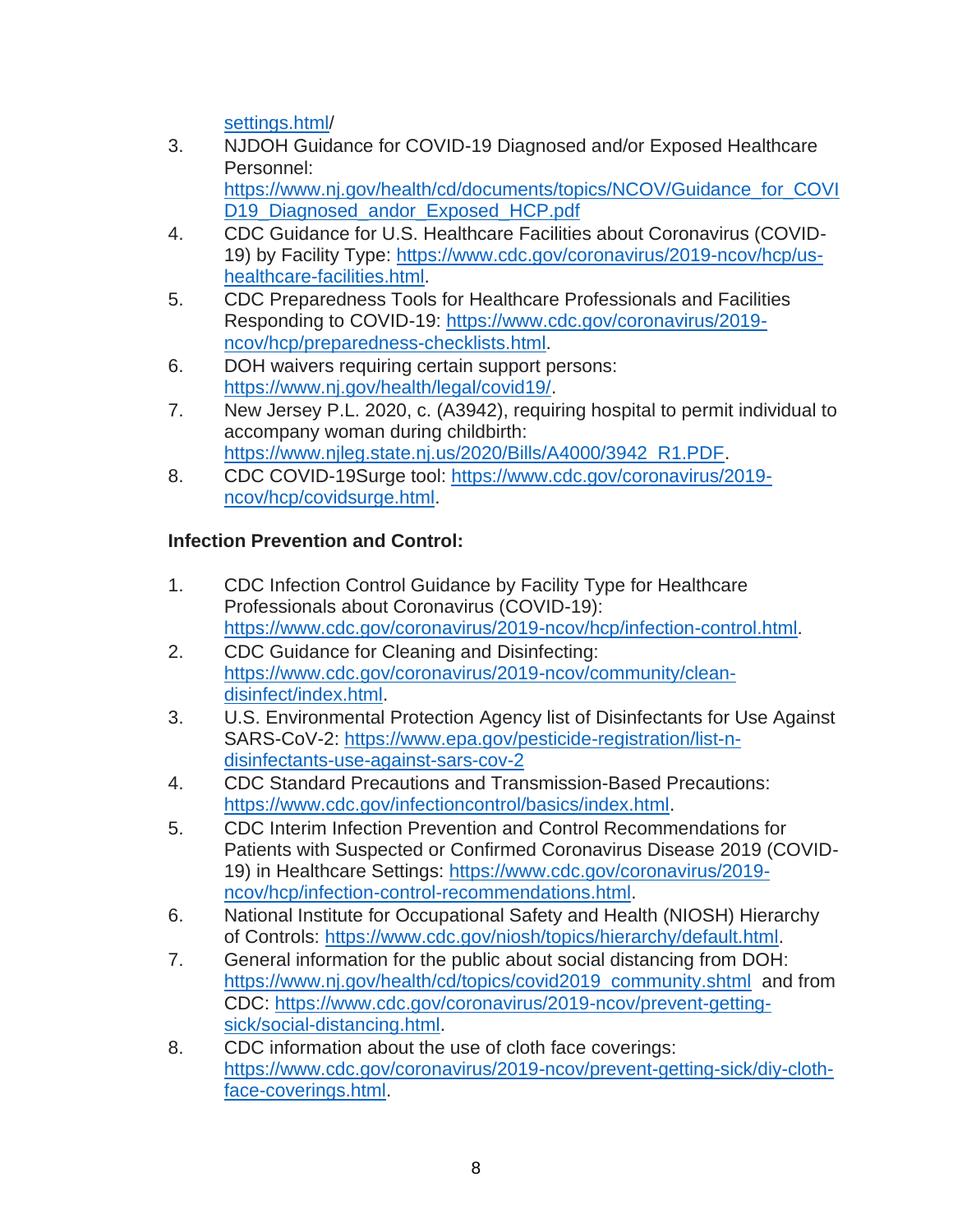# **PPE:**

- 1. CDC Strategies to Optimize the Supply of PPE and Equipment: [https://www.cdc.gov/coronavirus/2019-ncov/hcp/ppe-strategy/index.html.](https://www.cdc.gov/coronavirus/2019-ncov/hcp/ppe-strategy/index.html)
- 2. CDC PPE Burn Rate Calculator: [https://www.cdc.gov/coronavirus/2019](https://www.cdc.gov/coronavirus/2019-ncov/hcp/ppe-strategy/burn-calculator.html/) [ncov/hcp/ppe-strategy/burn-calculator.html/](https://www.cdc.gov/coronavirus/2019-ncov/hcp/ppe-strategy/burn-calculator.html/)
- 3. Information about using PPE for the care of COVID-positive patients can be found here: [https://www.cdc.gov/coronavirus/2019-ncov/hcp/using](https://www.cdc.gov/coronavirus/2019-ncov/hcp/using-ppe.html)[ppe.html.](https://www.cdc.gov/coronavirus/2019-ncov/hcp/using-ppe.html)
- 4. DOH Infection Prevention & Control Resources for COVID-19 Competency-Based Training: [https://www.nj.gov/health/cd/documents/topics/NCOV/COVID19\\_Infection](https://www.nj.gov/health/cd/documents/topics/NCOV/COVID19_Infection_Prevention_and_Control_Resources.pdf) Prevention and Control Resources.pdf.
- 5. DOH Quick Reference: Discontinuation of Transmission-Based Precautions and Home Isolation for Persons Diagnosed with COVID-19: [https://www.nj.gov/health/cd/documents/topics/NCOV/COVID-](https://www.nj.gov/health/cd/documents/topics/NCOV/COVID-QuickRef_Discont_Isolation_and_TBP.pdf)[QuickRef\\_Discont\\_Isolation\\_and\\_TBP.pdf.](https://www.nj.gov/health/cd/documents/topics/NCOV/COVID-QuickRef_Discont_Isolation_and_TBP.pdf)

# **Staffing:**

- 1. CDC Strategies to Mitigate Healthcare Personnel Staffing Shortages: [https://www.cdc.gov/coronavirus/2019-ncov/hcp/mitigating-staff](https://www.cdc.gov/coronavirus/2019-ncov/hcp/mitigating-staff-shortages.html)[shortages.html.](https://www.cdc.gov/coronavirus/2019-ncov/hcp/mitigating-staff-shortages.html)
- 2. CDC Criteria for Criteria for Return to Work for Healthcare Personnel with Suspected or Confirmed COVID-19 (Interim Guidance): [https://www.cdc.gov/coronavirus/2019-ncov/hcp/return-to-work.html/](https://www.cdc.gov/coronavirus/2019-ncov/hcp/return-to-work.html)
- 3. CDC Guidance for U.S. Healthcare Facilities about Coronavirus (COVID-19) by Facility Type: [https://www.cdc.gov/coronavirus/2019-ncov/hcp/us](https://www.cdc.gov/coronavirus/2019-ncov/hcp/us-healthcare-facilities.html)[healthcare-facilities.html.](https://www.cdc.gov/coronavirus/2019-ncov/hcp/us-healthcare-facilities.html)
- 4. CDC Preparedness Tools for Healthcare Professionals and Facilities Responding to COVID-19: [https://www.cdc.gov/coronavirus/2019](https://www.cdc.gov/coronavirus/2019-ncov/hcp/preparedness-checklists.html) [ncov/hcp/preparedness-checklists.html.](https://www.cdc.gov/coronavirus/2019-ncov/hcp/preparedness-checklists.html)
- 5. CDC Healthcare Personnel and First Responders: How to Cope with Stress and Build Resilience During the COVID-19 Pandemic: [https://www.cdc.gov/coronavirus/2019-ncov/community/mental-health](https://www.cdc.gov/coronavirus/2019-ncov/community/mental-health-healthcare.html)[healthcare.html.](https://www.cdc.gov/coronavirus/2019-ncov/community/mental-health-healthcare.html)
- 6. DOH Guidance for COVID-19 Diagnosed and/or Exposed Healthcare Personnel: [https://www.nj.gov/health/cd/documents/topics/NCOV/Guidance\\_for\\_COVI](https://www.nj.gov/health/cd/documents/topics/NCOV/Guidance_for_COVID19_Diagnosed_andor_Exposed_HCP.pdf) D19 Diagnosed andor Exposed HCP.pdf.
- 7. DOH Protocols for Essential Personnel to Return to Work Following COVID-19 Exposures or Infection: [https://www.nj.gov/health/cd/documents/topics/NCOV/COVID\\_essential\\_p](https://www.nj.gov/health/cd/documents/topics/NCOV/COVID_essential_personnel_return_to_work.pdf) [ersonnel\\_return\\_to\\_work.pdf.](https://www.nj.gov/health/cd/documents/topics/NCOV/COVID_essential_personnel_return_to_work.pdf)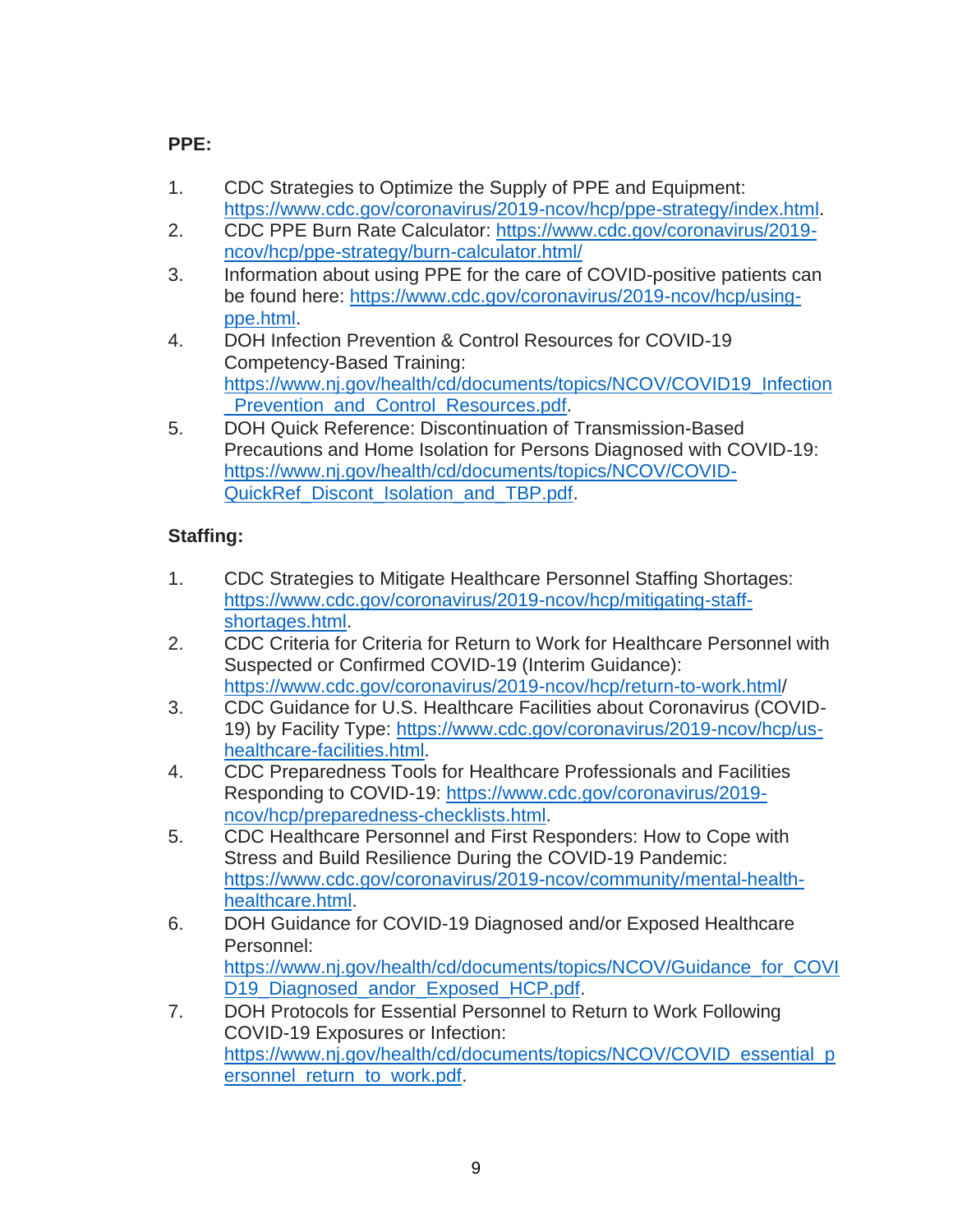# **Pre-Procedure Testing:**

- 1. DOH face sheet "What is the difference between isolation and quarantine?": [https://www.nj.gov/health/cd/documents/topics/NCOV/COVID-19-](https://www.nj.gov/health/cd/documents/topics/NCOV/COVID-19-IsolationVsQuarantine.pdf) [IsolationVsQuarantine.pdf.](https://www.nj.gov/health/cd/documents/topics/NCOV/COVID-19-IsolationVsQuarantine.pdf)
- 2. DOH Laboratory Testing Information and Guidance: [https://www.nj.gov/health/cd/topics/covid2019\\_healthcare.shtml#6.](https://www.nj.gov/health/cd/topics/covid2019_healthcare.shtml#6)
- 3. OAG-DCA and DOH Guidance for Outpatient Providers Evaluating Patients
- 4. for Novel Coronavirus Disease 2019 (COVID-19): [https://www.njconsumeraffairs.gov/Documents/NJ%20Outpatient%20Provi](https://www.njconsumeraffairs.gov/Documents/NJ%20Outpatient%20Provider%20Guidance%20DOH%20CDS%20DCA.pdf) [der%20Guidance%20DOH%20CDS%20DCA.pdf](https://www.njconsumeraffairs.gov/Documents/NJ%20Outpatient%20Provider%20Guidance%20DOH%20CDS%20DCA.pdf)
- 5. DOH Standing Order for COVID-19 Testing: [https://nj.gov/health/legal/covid19/05-12-](https://nj.gov/health/legal/covid19/05-12-2020_StandingOrder_COVID19testing.pdf) 2020 StandingOrder COVID19testing.pdf.
- 6. DOH EXECUTIVE DIRECTIVE NO: 20-003: Authorization for Members of the Healthcare Provider Community to Conduct COVID-19 Testing Through Swabbing: [https://www.nj.gov/health/cd/documents/topics/NCOV/20-](https://www.nj.gov/health/cd/documents/topics/NCOV/20-003%20Auth%20for%20Members%20of%20Healthcare%20to%20Conduct%20Swab%20Testing.pdf) [003%20Auth%20for%20Members%20of%20Healthcare%20to%20Condu](https://www.nj.gov/health/cd/documents/topics/NCOV/20-003%20Auth%20for%20Members%20of%20Healthcare%20to%20Conduct%20Swab%20Testing.pdf) [ct%20Swab%20Testing.pdf.](https://www.nj.gov/health/cd/documents/topics/NCOV/20-003%20Auth%20for%20Members%20of%20Healthcare%20to%20Conduct%20Swab%20Testing.pdf)
- 7. CDC Information on Evaluating and Testing Persons for Coronavirus Disease 2019 (COVID-19): [https://www.cdc.gov/coronavirus/2019](https://www.cdc.gov/coronavirus/2019-nCoV/hcp/clinical-criteria.html) [nCoV/hcp/clinical-criteria.html.](https://www.cdc.gov/coronavirus/2019-nCoV/hcp/clinical-criteria.html)
- 8. White House and HHS Guidance on Interpreting COVID-19 Test Results: [https://www.whitehouse.gov/wp-content/uploads/2020/05/Testing-](https://www.whitehouse.gov/wp-content/uploads/2020/05/Testing-Guidance.pdf)[Guidance.pdf.](https://www.whitehouse.gov/wp-content/uploads/2020/05/Testing-Guidance.pdf)
- 9. Regarding insurance coverage and billing for testing:
	- a. At the state-level, the latest information about insurance coverage for testing is available here: [https://nj.gov/governor/news/news/562020/approved/20200513b.sh](https://nj.gov/governor/news/news/562020/approved/20200513b.shtml) [tml.](https://nj.gov/governor/news/news/562020/approved/20200513b.shtml)
	- b. Federal resources may be available as set forth below:
		- i. Information from the Centers for Medicare & Medicaid Services (CMS): [https://www.cms.gov/newsroom/press](https://www.cms.gov/newsroom/press-releases/trump-administration-issues-second-round-sweeping-changes-support-us-healthcare-system-during-covid)[releases/trump-administration-issues-second-round](https://www.cms.gov/newsroom/press-releases/trump-administration-issues-second-round-sweeping-changes-support-us-healthcare-system-during-covid)[sweeping-changes-support-us-healthcare-system-during](https://www.cms.gov/newsroom/press-releases/trump-administration-issues-second-round-sweeping-changes-support-us-healthcare-system-during-covid)[covid.](https://www.cms.gov/newsroom/press-releases/trump-administration-issues-second-round-sweeping-changes-support-us-healthcare-system-during-covid)
		- ii. Information from the Federal Emergency Management Agency (FEMA): [https://www.fema.gov/public-assistance](https://www.fema.gov/public-assistance-local-state-tribal-and-non-profit)[local-state-tribal-and-non-profit.](https://www.fema.gov/public-assistance-local-state-tribal-and-non-profit)
		- iii. Information from the Health Resources & Services Administration (HRSA): [https://www.hrsa.gov/CovidUninsuredClaim.](https://www.hrsa.gov/CovidUninsuredClaim)